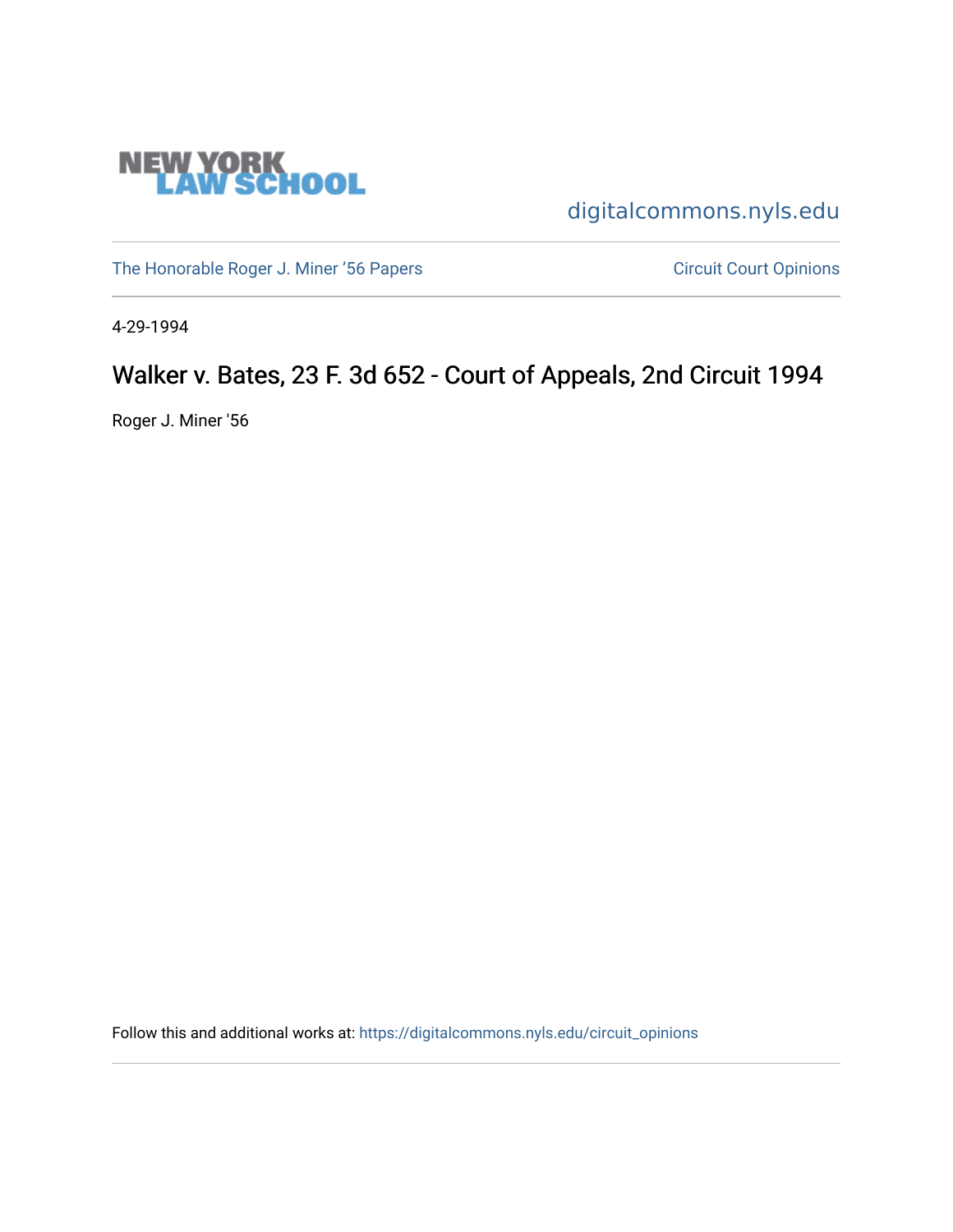#### **23 F.3d 652 (1994)**

### **Robert WALKER, Plaintiff-Appellant,**

#### **v.**

#### **L. BATES, Hearing Officer, Defendant-Appellee.**

No. 731, Docket 93-2107.

#### **United States Court of Appeals, Second Circuit.**

Argued December 15, 1993. Decided April 29, 1994.

[653](#page-1-0) [\\*653](#page-1-0) Mitchel H. Ochs, New York City (Richard L. Klein, Willkie Farr & Gallagher, of counsel), for plaintiff-appellant.

<span id="page-1-0"></span>Martin Hotvet, Asst. Atty. Gen., Albany (Robert Abrams, Atty. Gen. of the State of New York, New York City, of counsel), for defendant-appellee.

Before: FEINBERG, MINER and MAHONEY, Circuit Judges.

MINER, Circuit Judge:

### **I.**

[654](#page-1-1)

<span id="page-1-1"></span>Plaintiff-appellant Robert Walker appeals from a judgment entered in the United States District Court for the Western District of New York (Larimer, *J.*) dismissing [\\*654](#page-1-1) his complaint against defendant-appellee L. Bates, a Tier III Hearing Officer at the Southport Correctional Facility ("Facility") where Walker is an inmate. In the complaint, grounded in the provisions of 42 U.S.C. § 1983, Walker alleged that his constitutional procedural due process rights were violated in the course of a disciplinary hearing that resulted in a decision to confine him to the Special Housing Unit ("SHU") at the Facility. The district court concluded that reversal of the disciplinary hearing decision on administrative appeal cured any procedural defects in the hearing and dismissed the complaint pursuant to the provisions of Fed.R.Civ.P. 12(b)(6) for failure to state a claim upon which relief may be granted. We reverse.

### **II.**

On December 5, 1990, during the course of his confinement at the Facility, a prison maintained by the New York State Department of Correctional Services, Walker was issued an "Inmate Misbehavior Report" by Corrections Officer P. Youmans. In the Misbehavior Report Walker was charged with violation of an institutional rule prohibiting the possession of contraband in the form of a weapon and violation of another institutional rule prohibiting the possession of state bedding in excess of authorized issue. According to Youmans, the weapon was a metal rod approximately 9½ inches long, and the excess bedding consisted of an extra pillow, two extra pillow cases and two extra sheets. The items allegedly were discovered by Youmans "while doing a routine cell frisk" of Walker's cell. Walker denied the charges, contending that he had just moved into the cell and that the items found by Youmans belonged to the prior occupant.

A Tier III disciplinary hearing was convened by Hearing Officer Bates on December 10, 1990 to consider the violations alleged in the Misbehavior Report. In the New York Prison System, Tier III disciplinary hearings, also known as Superintendent's hearings, are used for the review of the most serious violations of institutional rules. *See* N.Y.Comp.Codes R. & Regs. tit. 7, § 270.3 (1989). Walker entered a plea of not guilty at the hearing and requested that three witnesses be called: Corrections Officer Youmans, the officer who wrote the Misbehavior Report; Gallery Officer Quarnek, who was in charge of the gallery area when the items were found; and Sergeant Zarnecki, who was assigned duties related to inmate housing at the time of the incident. Bates summarily refused the requests, proceeded with the hearing, found Walker guilty of both violations and imposed a sentence of confinement for 120 days in the SHU. Walker began serving that sentence on December 10.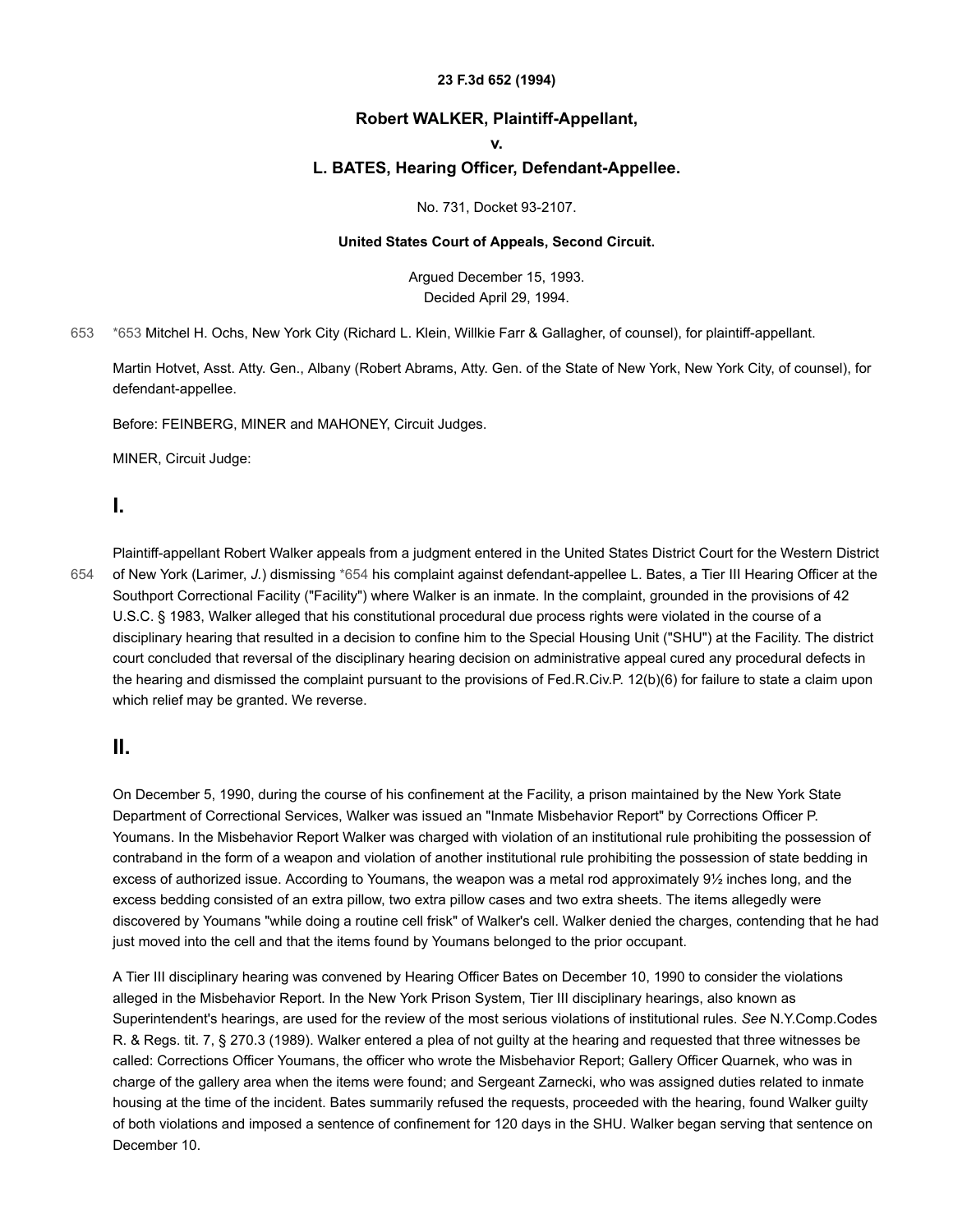Walker administratively appealed Bates' decision to Donald Selsky, Director of Special Housing/Inmate Discipline for the Department of Correctional Services. In a notice dated February 11, 1991, Selsky reversed the decision of Bates "as of February 8, 1991," expunged Walker's disciplinary record and authorized a rehearing "within 7 days of the notice." Although no rehearing was held within the prescribed seven-day period, Walker was not released from SHU until February 22, 1991.

On February 28, 1991, Walker filed his pro se complaint in an action to recover damages pursuant to 42 U.S.C. § 1983 for due process deprivation. In the complaint Walker named Bates, Superintendent Robert McClellan and Commissioner Thomas Coughlin as defendants. The complaint later was amended to reflect the dismissal of Coughlin and McClellan as parties. Walker alleges that he improperly was denied his right to call witnesses at the hearing and that the testimony of the witnesses would have corroborated his defense and altered the outcome of the hearing. Damages are sought for the entire period of his detention in SHU. On September 21, 1992, Bates moved for dismissal pursuant to Fed.R.Civ.P. 12(b)(6) for failure to state a claim, arguing that the administrative appeal cured any procedural defect in the hearing.

<span id="page-2-0"></span>In a Report and Recommendation dated October 9, 1992, Magistrate Judge Fisher recommended to the district court that the motion to dismiss be denied. The Magistrate Judge concluded that Bates' refusal to permit Walker to call witnesses and Walker's [\\*655](#page-2-0) subsequent confinement in the SHU stated a claim under section 1983. The Magistrate Judge further concluded that the administrative reversal did not cure the defective hearing.

By Decision and Order dated January 5, 1992, the District Judge rejected the Report and Recommendation of Magistrate Judge Fisher. The District Judge concluded that, based on his ruling in *Sowell v. Ryan,* [823 F.Supp. 107 \(W.D.N.Y.1992\),](https://scholar.google.com/scholar_case?case=1225859776355048055&q=93-2107&hl=en&as_sdt=6,31) *aff'd without opinion,* 996 F.2d 302 (2d Cir.1993), decided subsequent to the filing of the Magistrate Judge's Report and Recommendation, the administrative reversal cured any constitutional improprieties in the hearing and dismissed the complaint with prejudice. Walker timely appealed to this Court.

### **IV.**

[655](#page-2-0)

According to regulations promulgated by the New York Department of Correctional Services,

[a] *special housing unit (SHU),* in maximum security facilities as well as in designated medium security facilities, shall consist of single-occupancy cells grouped so as to provide separation from the general population, and may be used to house inmates confined to such units pursuant to Part 301 of this Title as well as such other inmates as approved by the commissioner or his designee.

N.Y.Comp.Codes R. & Regs. tit. 7, § 300.2 (1991). The regulations require SHU inmates to "be housed in an area designed to maximize facility safety and security." *Id.* § 300.1(b). Confinement in the SHU is a form of solitary imprisonment. In addition to being separated from the general prison population, SHU inmates are limited in the prison issue items and personal belongings they may possess. *Id.* [§ 302.2. Also limited are shower and exercise privileges.](https://scholar.google.com/scholar_case?case=2697923939660132614&q=93-2107&hl=en&as_sdt=6,31) *McCann v. Coughlin,* 698 F.2d 112, 117 n. 5 (2d Cir. 1983).

Admissions to the SHU are governed by Part 301 of the Regulations of the Department of Correctional Services. Part 301 provides for disciplinary admissions in consequence of the "[d]isposition of superintendent's (Tier III) hearing for a designated period of time as specified by the hearing officer (7 NYCRR 254.7)." N.Y.Comp.Codes R. & Regs. tit. 7, § 301.2(a) (1991) (Section 254.7 provides a range of penalties that may be imposed by a hearing officer). Part 301 also empowers the prison authorities to admit inmates to the SHU for purposes of detention, *id.* § 301.3, administrative segregation, *id.* § 301.4, protective custody, *id.* § 301.5, keeplock for reasons such as confinement to await disposition of a disciplinary hearing, *id.* § 301.6(a) and other purposes approved by the Deputy Commissioner for Facility Operations, *id.* § 301.7.

The disciplinary hearing procedure requires that the Misbehavior Report be served on the inmate at least 24 hours before the hearing, *id.* § 253.6(a), and that the inmate be provided with an assistant to help him prepare for the hearing, *id.* § 253.4. The inmate must be present at the hearing unless he refuses to attend or his exclusion is warranted for reasons related to institutional safety or correctional goals. *Id.* § 253.6(b). The hearing must be recorded electronically, *id.* and the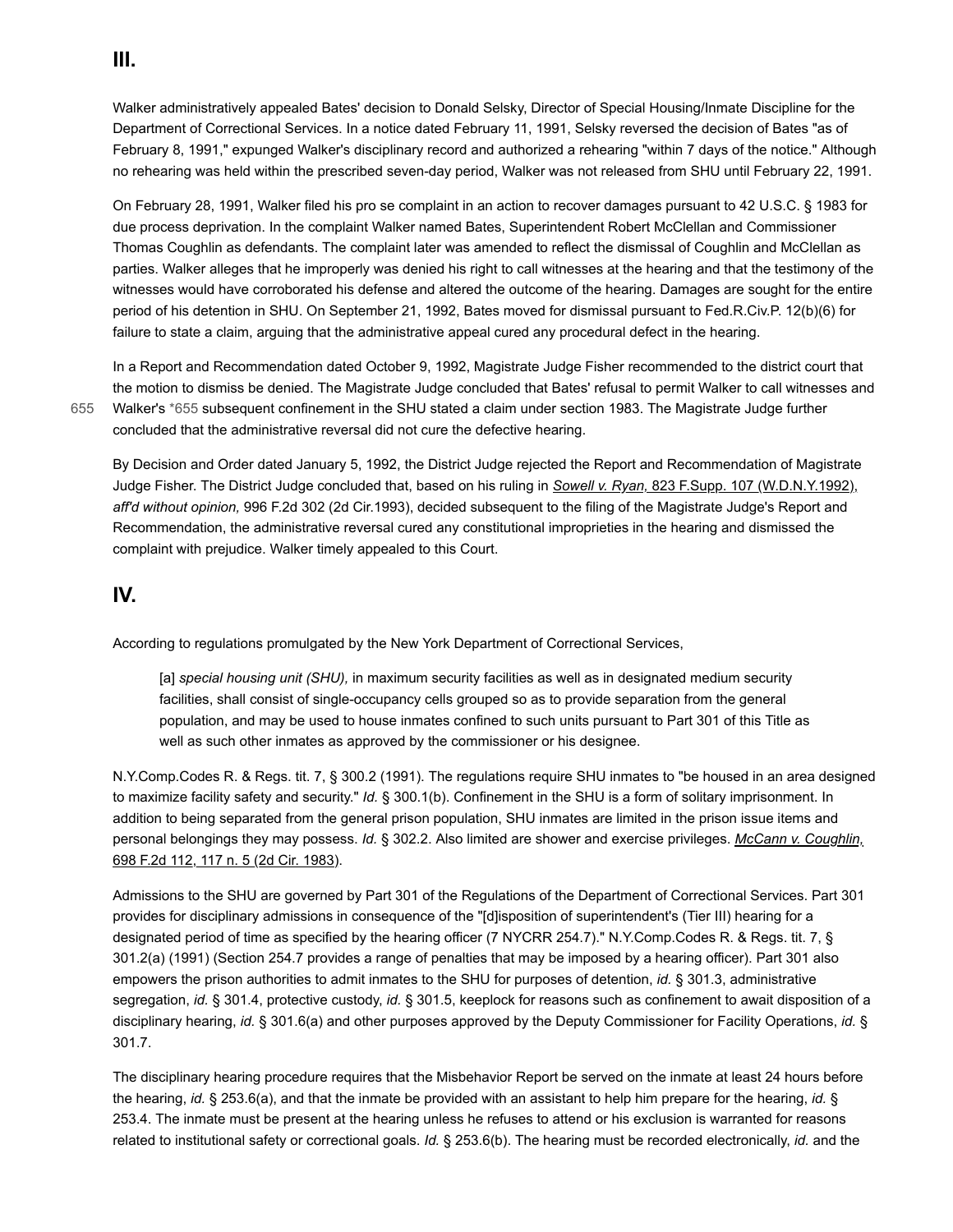inmate, if present, is entitled to make oral or written statements and to submit documentary evidence, *id.* § 253.6(c). The regulations provide that

[t]he inmate may call witnesses on his behalf provided their testimony is material, is not redundant, and doing so does not jeopardize institutional safety or correctional goals. If permission to call a witness is denied, the hearing officer shall give the inmate a written statement stating the reasons for the denial, including the specific threat to institutional safety or correctional goals presented.

*Id.* § 253.5(a). Where there are adequate reasons to exclude a witness from the hearing, the statement of the witness may be tape recorded and made available to the inmate at the hearing. *Id.* § 253.5(b). Before the hearing, the inmate may address his request for witnesses either to the person appointed to represent him or to the hearing officer; a request for witnesses may also be addressed to the hearing officer at the hearing. *Id.* §§ 253.5(c)(1), (2).

<span id="page-3-0"></span>[\\*656](#page-3-0) The procedures established by the New York regulations comport with the due process procedural rights in disciplinary proceedings to which prison inmates are entitled. *See Wolff v. McDonnell,* 418 U.S. 539, 94 S.Ct. 2963, 41 L.Ed.2d 935  $(1974)$ . "When restrictive confinement within a prison is expressly imposed as a disciplinary sanction . . . there will ordinarily be no doubt that the confinement impaired a liberty interest protected by state law and that the due process procedures specified in *Wolff* are therefore required." *Sher v. Coughlin,* [739 F.2d 77, 81 \(2d Cir.1984\)](https://scholar.google.com/scholar_case?case=6387795492231970978&q=93-2107&hl=en&as_sdt=6,31) (footnote omitted); *see also McCann,* [698 F.2d at 121-22](https://scholar.google.com/scholar_case?case=2697923939660132614&q=93-2107&hl=en&as_sdt=6,31) ("[A]n inmate who is or may be sentenced to a term of confinement in a Special Housing Unit has a right to the procedural protections of the Due Process Clause," including the right to call witnesses in his defense.). The denial of an inmate's right to call witnesses under circumstances such as those revealed here, constitutes, without more, a compensable constitutional due process violation. *See Patterson v. Coughlin,* [761 F.2d 886, 893 \(2d Cir.1985\),](https://scholar.google.com/scholar_case?case=13636434656578041352&q=93-2107&hl=en&as_sdt=6,31) *cert. denied,* [474 U.S. 1100, 106 S.Ct. 879, 88 L.Ed.2d 916 \(1986\).](https://scholar.google.com/scholar_case?about=3099248561741914771&q=93-2107&hl=en&as_sdt=6,31) The only issue presented in this case is whether the administrative appeals procedure provided by the New York regulatory scheme cured the violation. Walker exercised his right to appeal to the Commissioner of Corrections, and the Commissioner's designee, the Director of Special Housing/Inmate Discipline, reversed the hearing disposition and ordered a new hearing. *See* N.Y.Comp.Codes R. & Regs. tit. 7, § 254.8(d) (1993). That hearing never was held, and Walker was discharged on February 22, 1991 after having been confined in the SHU since December 10, 1990, the date the penalty was imposed. [656](#page-3-0)

# **V.**

In a case factually on all fours with this one, the Supreme Court held that members of a federal prison discipline committee established to hear and determine cases in which inmates are charged with infractions of prison rules are entitled to [qualified, rather than absolute, immunity for constitutional violations in the conduct of the hearings.](https://scholar.google.com/scholar_case?case=18394044920338678572&q=93-2107&hl=en&as_sdt=6,31) *See Cleavinger v. Saxner,* 474 U.S. 193, 206, 106 S.Ct. 496, 503, 88 L.Ed.2d 507 (1985). The inmates in *Cleavinger* were found guilty of encouraging other inmates to engage in work stoppages and of other charges. One inmate was not allowed to call witnesses at the disciplinary hearing, and one was not allowed to cross-examine his accusers. The committee imposed upon each inmate the punishment of segregated detention and forfeiture of "good time." By administrative appeals to the Warden and to the Regional Director of the Federal Bureau of Prisons, they succeeded in being released from detention and having all records of their alleged misbehavior expunged. Their actions against the discipline committee members to recover damages and for other relief was tried to a jury, which awarded damages on finding that the Fifth Amendment due process rights of the inmates had been violated. The Seventh Circuit Court of Appeals affirmed, rejecting the defendants' [contention that they were entitled to absolute immunity as members of the discipline committee.](https://scholar.google.com/scholar_case?case=7769735471408820054&q=93-2107&hl=en&as_sdt=6,31) *See Saxner v. Benson,* 727 F.2d 669 (7th Cir.1984).

Rejecting the government's claim of absolute immunity in these circumstances, the Supreme Court in *Cleavinger* concluded that qualified immunity provided sufficient protection for those called upon to adjudicate in the prison setting. The Court stated:

[All the committee members need to do is to follow the clear and simple constitutional requirements of Wolff v.](https://scholar.google.com/scholar_case?case=2470089403742079115&q=93-2107&hl=en&as_sdt=6,31) McDonnell, supra; they then should have no reason to fear substantial harassment and liability. Qualified immunity has been widely imposed on executive officials who possess greater responsibilities.

*Cleavinger,* [474 U.S. at 207, 106 S.Ct. at 503-504](https://scholar.google.com/scholar_case?case=18394044920338678572&q=93-2107&hl=en&as_sdt=6,31).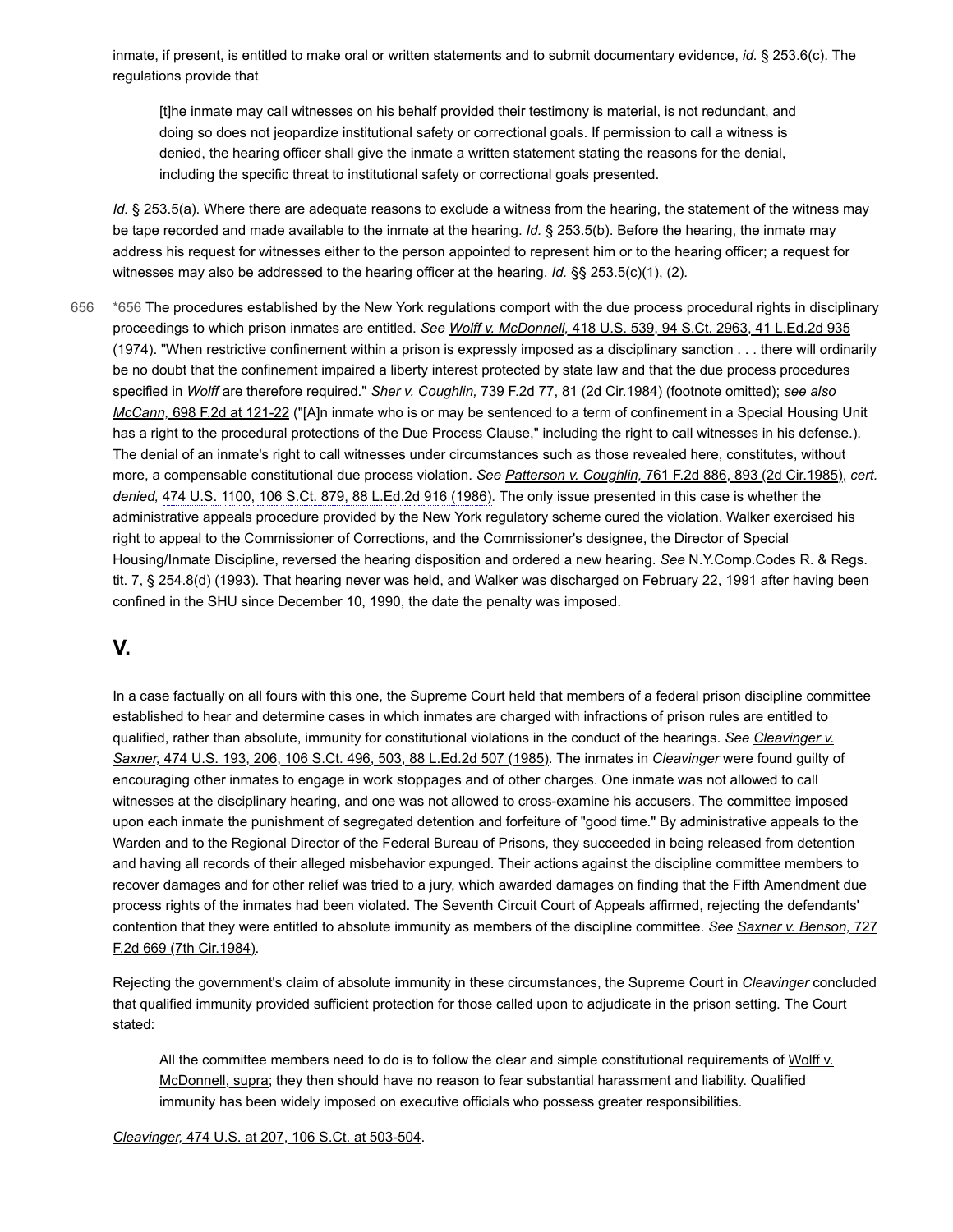Then Associate Justice Rehnquist in dissent argued for a finding of absolute immunity in cases in which the administrative appeals process permits vindication of prisoners' claims:

[657](#page-4-0)

<span id="page-4-0"></span>If in fact the administrative system set up by the government offers administrative relief from these officials' mistakes and thereby permits the vindication of constitutional claims in this manner, I believe that [\\*657](#page-4-0) the grant of absolute immunity meets the conditions set out in *[Butz v. Economou.](https://scholar.google.com/scholar_case?case=6218676668787438676&q=93-2107&hl=en&as_sdt=6,31)*[\[1\]](#page-6-0)

*Id.* at 211, 106 S.Ct. at 506 (Rehnquist, J., dissenting). The majority, of course, saw it differently, making a clear distinction between those who are entitled to absolute immunity in the administrative process and those who are not. Prison disciplinary committee members, according to the majority,

<span id="page-4-2"></span>are not professional hearing officers, as are administrative law judges.... They are employees of the Bureau of Prisons and they are the direct subordinates of the warden who reviews their decision. They work with the fellow employee who lodges the charge against the inmate upon whom they sit in judgment. The credibility determination they make often is one between a co-worker and an inmate.... It is the old situational problem of the relationship between the keeper and the kept, a relationship that hardly is conducive to a truly adjudicatory performance.

*Id.* at 203-04, 106 S.Ct. at 501-02. Although the Court did not deal directly with the question of whether the successful administrative appeal constituted a bar to the recovery of section 1983 damages, it let the damages judgment stand without comment, apparently satisfied that qualified immunity provided the members of the discipline committee with sufficient protection from suit, regardless of the outcome of the administrative appeal.

## **VI.**

In an opinion that was filed seven months before the *Cleavinger* decision was announced, we determined that New York prison officials who placed an inmate in isolated confinement for prison rule infractions without complying with New York law or with *Wolff's* due process requirements were subject to a claim for damages for constitutional deprivations, despite the availability of administrative appeal and of later state court remedies. *See Patterson,* [761 F.2d at 893](https://scholar.google.com/scholar_case?case=13636434656578041352&q=93-2107&hl=en&as_sdt=6,31). Although the administrative appeal was unsuccessful, an Article 78 proceeding instituted in the New York Supreme Court resulted in an Order of Stipulation dismissing the inmate's claim with prejudice but ordering his release, the restoration of his good time and the expungement from his record of any reference to the disciplinary proceeding. *Id.* at 889. In that case, as in this, the state failed to follow its own rules, which conformed to the requirements of *Wolff.*

We held in *Patterson* that a hearing is required before punishment may be imposed and that "a post-deprivation hearing, by way of an Article 78 proceeding or an action for damages in the Court of Claims, is inadequate, by definition, to meet the requirements of due process." *Id.* at 893. Particularly illuminating for the purpose of resolving the case now before us is this statement: "Once a cause of action for a constitutional violation accrues, nothing that the state does subsequently can cut off the § 1983 action." *Id.* The constitutional violation, in that case and this, obviously occurred when the penalty was imposed in violation of state law and due process requirements. Administrative appeal, whether successful or not, cannot cut off the cause of action any more than can a proceeding brought in the state courts to vacate the penalty imposed and vindicate the prisoner's rights.

<span id="page-4-1"></span>We revisited this issue in *Young v. Hoffman,* [970 F.2d 1154 \(2d Cir.1992\) \(per curiam\),](https://scholar.google.com/scholar_case?case=6983699404689839235&q=93-2107&hl=en&as_sdt=6,31) *cert. denied,* \_\_\_ U.S. \_\_\_, 114 S.Ct. [115, 126 L.Ed.2d 80 \(1993\), a case in which the District Judge had granted summary judgment and awarded nominal](https://scholar.google.com/scholar_case?about=7284825247950663579&q=93-2107&hl=en&as_sdt=6,31) damages of \$1.00 to a New York prison inmate who was deprived of his right to call witnesses at a disciplinary hearing. The District Judge also predicated the grant of summary judgment on the deprivation of the plaintiff's right to be present at the hearing and his right to have an impartial hearing officer in his Tier III disciplinary hearing. We reversed, because the Director of Special Housing/Inmate Discipline of the Department of Correctional Services reversed the hearing disposition *before* the inmate began to serve his SHU confinement sentence: "[T]he penalty and [\\*658](#page-4-1) recommended loss of good time

were vacated and the records of the hearing were expunged. Young never served a day of the penalty." *Id.* at 1155. Accordingly, we determined that Young "suffered no interference with a liberty interest and ha[d] no valid claim for relief." *Id.* at 1156. In the case presently before us, the appellant had served a substantial portion of his disciplinary sentence before he was released. Indeed, he was not released from his confinement until some time after his penalty was vacated and all charges against him were dismissed. [658](#page-4-1)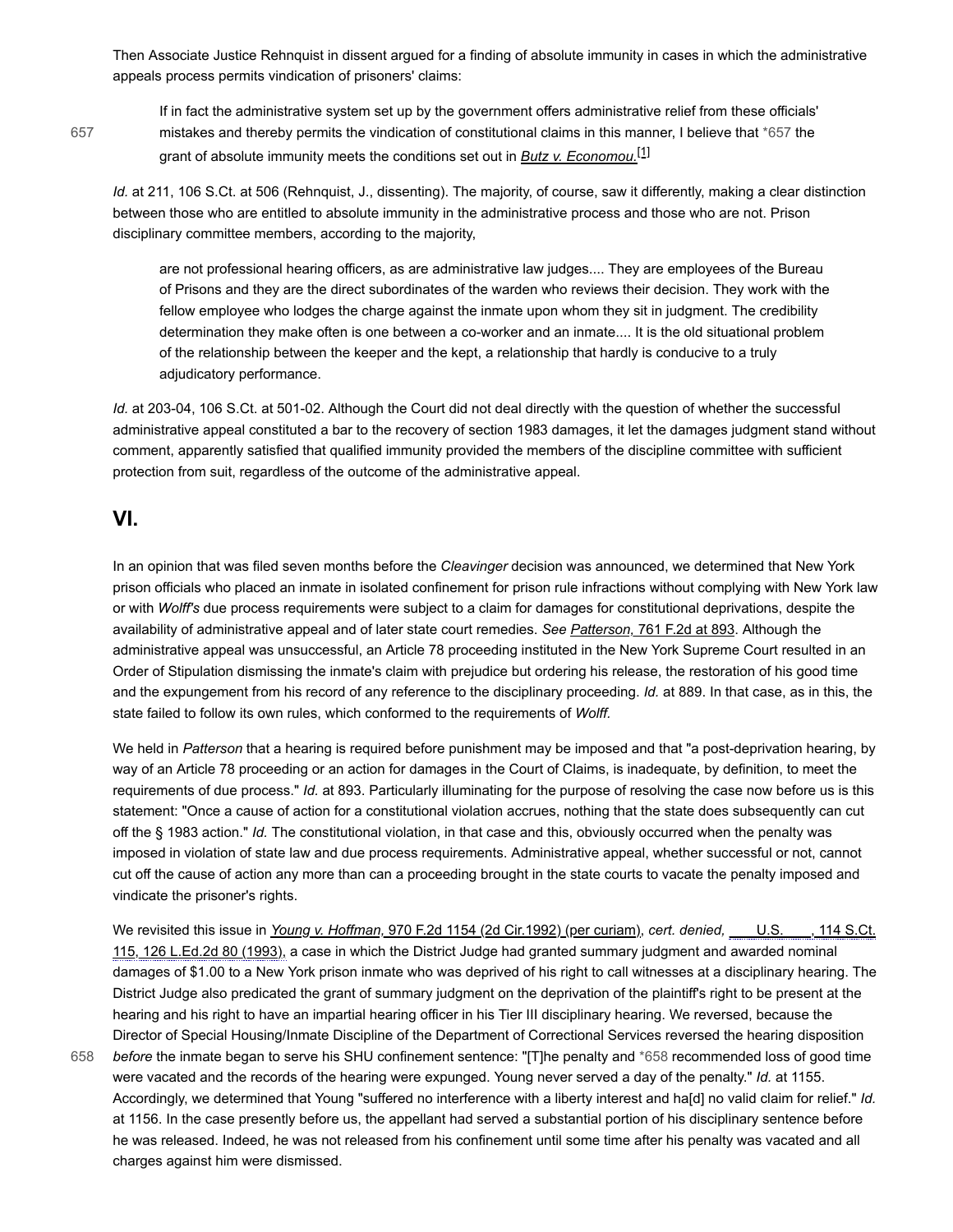In our most recent pronouncement on the subject of the due process rights of prisoners in the disciplinary context, "[w]e d[id] not reach the question of whether due process is violated by the imposition of punishment pending an appeal that redresses any error in the earlier proceeding." *Russell v. Scully,* [15 F.3d 219 \(2d Cir.1994\).](https://scholar.google.com/scholar_case?case=9536262230093884432&q=93-2107&hl=en&as_sdt=6,31) In *Russell,* the inmate claimed that the Hearing Officer, Captain Wright, did not properly examine into the credibility of certain confidential informants at the time of the hearing in 1989. It appeared that the Hearing Officer did make some inquiry independent of the assessment made by a prison employee witness. We determined that "[i]t was not clearly established in 1989 (and is not now) that the procedure followed by Captain Wright constituted a constitutionally inadequate independent examination of credibility." *Id.* at 223. Accordingly, we concluded that Wright was protected by qualified immunity and entitled to summary judgment for that reason.

It was clear to us in *Russell* that the inmate

would not have been released from the SHU pending the appeal even had Captain Wright not begun the designated punishment. Confinement in the SHU would thus have continued whether or not the punishment began, and Russell thus did not suffer a constitutional harm by the confinement during the appeal period.

*Id.* at 222. In the present case, it is clear that Walker was confined *only* for punishment purposes and there is no indication in the record here that he would have been confined in the SHU for any other reason had his punishment not begun. We earlier took note of the various regulations of the New York Prison System governing confinement in the SHU. Those regulations provide a number of reasons, other than sentence to a disciplinary term, for which inmates may be admitted to the SHU. For example, the regulations provide for confinement to await disposition of a disciplinary action. *See* N.Y.Comp.Codes R. & Regs. tit. 7, § 301.6(a) (1990). None of those reasons formed the basis for Walker's special confinement. He began to serve his disciplinary sentence immediately after his hearing, as ordered, and continued his confinement in the SHU on that sentence until he was released.

While it is true, as we observed in *Russell,* that many appellants in the federal criminal system are serving their sentences when their convictions are reversed and have no due process damages claims by virtue of constitutional error at their trials, it now seems to us that the difference is a function of the different types of immunity afforded to those who impose sentence. For a number of good reasons delineated in its opinions, the Supreme Court has decreed that those who perform [purely judicial functions are entitled to absolute immunity,](https://scholar.google.com/scholar_case?case=2488815873448369375&q=93-2107&hl=en&as_sdt=6,31) *see, e.g., Stump v. Sparkman,* 435 U.S. 349, 359, 98 S.Ct. 1099, 1106, 55 L.Ed.2d 331 (1978) (state judge); *Butz v. Economou,* 438 U.S. 478, 513, 98 S.Ct. 2894, 2914, 57 L.Ed.2d 895 [\(1978\) \(administrative law judge\), while those who adjudicate disciplinary hearings in prisons are entitled to qualified](https://scholar.google.com/scholar_case?case=6218676668787438676&q=93-2107&hl=en&as_sdt=6,31) immunity only, *see Cleavinger,* [474 U.S. at 206, 106 S.Ct. at 503.](https://scholar.google.com/scholar_case?case=18394044920338678572&q=93-2107&hl=en&as_sdt=6,31) It is this qualified immunity, rather than the proposed fiction that the administrative appeals process provided for prisoners is a continuation of the disciplinary hearing and provides all the due process necessary, to which prison officials must look for their protection. The dissent in *Cleavinger* would confer absolute immunity upon prison officials where an administrative appellate process is provided. That is not the rule.

[659](#page-5-0)

<span id="page-5-0"></span>The rule is that once prison officials deprive an inmate of his constitutional procedural rights at a disciplinary hearing and the prisoner commences to serve a punitive sentence imposed at the conclusion of the hearing, [\\*659](#page-5-0) the prison official responsible for the due process deprivation must respond in damages, absent the successful interposition of a qualified immunity defense. In the case before us, the Hearing Officer denied a request for witnesses without any finding that their testimony would be immaterial or redundant or that institutional safety or correctional goals would be jeopardized by their presence. There may have been some good reason for this summary denial of the inmate's request, but it is not apparent on the face of the record before us. The issue of qualified immunity can be addressed by the district court on remand. We hold only that Walker's success in the administrative appeal process does not bar his section 1983 claim and that his complaint states a claim for relief.

# **VII.**

The judgment of the district court is reversed, and the case is remanded for further proceeding consistent with the foregoing.

MAHONEY, Circuit Judge, dissenting:

I respectfully dissent.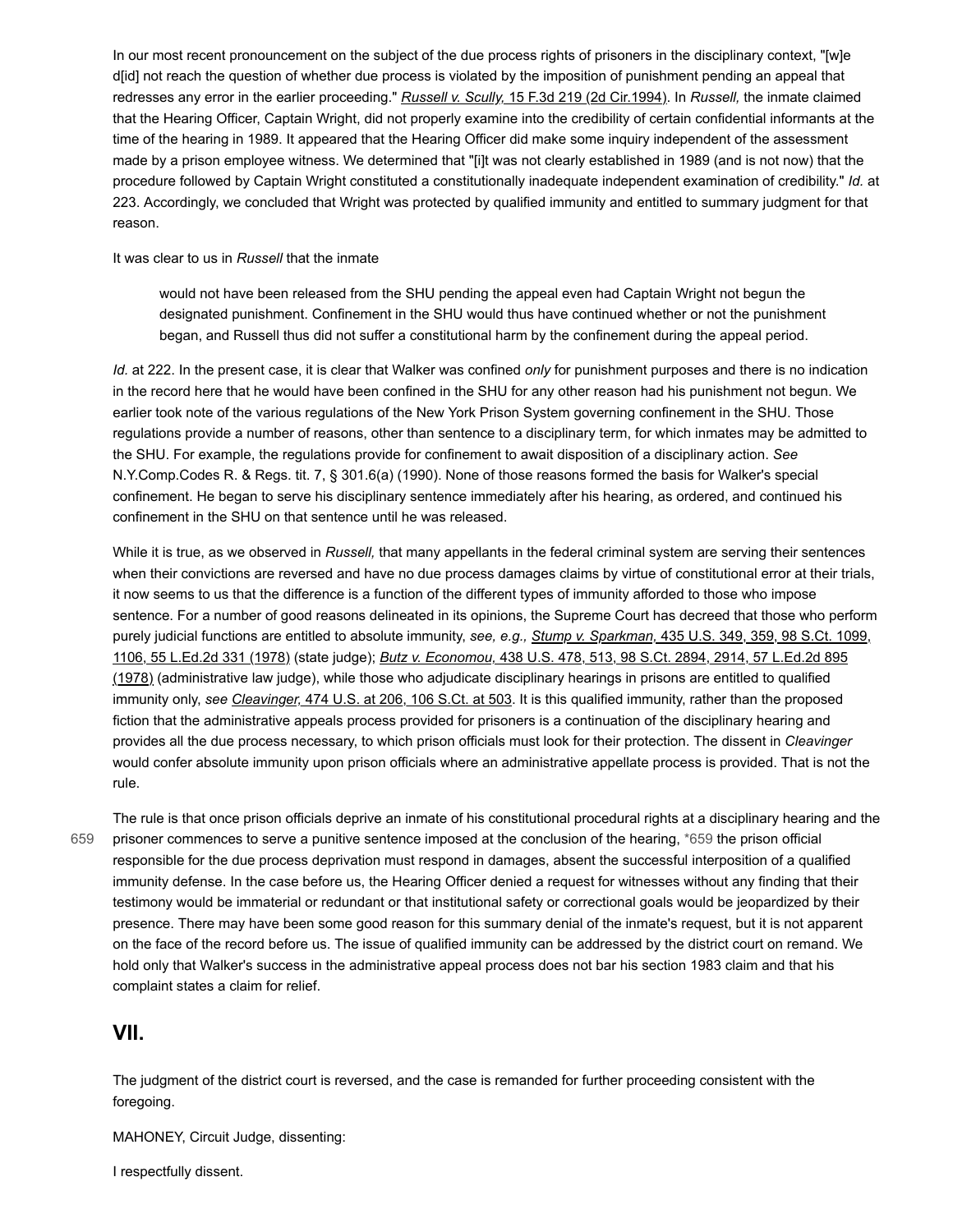The majority invokes *Cleavinger v. Saxner,* [474 U.S. 193, 106 S.Ct. 496, 88 L.Ed.2d 507 \(1985\),](https://scholar.google.com/scholar_case?case=18394044920338678572&q=93-2107&hl=en&as_sdt=6,31) and *Patterson v. Coughlin,* 761 F.2d 886 (2d Cir.1985), *cert. denied,* [474 U.S. 1100, 106 S.Ct. 879, 88 L.Ed.2d 916 \(1986\), as calling for reversal in this](https://scholar.google.com/scholar_case?case=13636434656578041352&q=93-2107&hl=en&as_sdt=6,31) case. I disagree with that assessment.

*Cleavinger* concededly dealt with a factual setting that is comparable to this appeal, in that a prisoner was awarded damages for unlawful confinement pursuant to a disciplinary ruling that was reversed by an internal prison administrative appeal, and the defendants were the prison authorities who rendered the initial disciplinary ruling. The Court explicitly stated, however, that: "The sole question raised by petitioners in this Court is whether, as committee members, they were entitled to absolute immunity. Petitioners state that they have not challenged—although they do not concede — the ruling that they violated `clearly established rights' of respondents." [474 U.S. at 199 n. 5, 106 S.Ct. at 499 n. 5](https://scholar.google.com/scholar_case?case=18394044920338678572&q=93-2107&hl=en&as_sdt=6,31).

It is accordingly clear that the issue that must be decided on this appeal was never presented to, or considered by, the Court in *Cleavinger.* It is thus pure speculation to attribute to the *Cleavinger* Court, as the majority does, "apparent[] satisf[action] that qualified immunity provided the members of the discipline committee with sufficient protection from suit, regardless of the outcome of the administrative appeal." That speculation does not invest *Cleavinger* with any precedential significance for the resolution of an issue that *Cleavinger* never addressed.

Similarly, *Patterson* should not be deemed to control decision here. As the majority recognizes, the prisoner in *Patterson* was unsuccessful in his administrative appeal, but prevailed in an independent proceeding in state court. We held that "an Article 78 proceeding or an action for damages in the Court of Claims" would not cure an administrative denial of due process, commenting that: "Once a cause of action for a constitutional violation accrues, nothing that the state does subsequently can cut off the § 1983 claim." [761 F.2d at 893](https://scholar.google.com/scholar_case?case=13636434656578041352&q=93-2107&hl=en&as_sdt=6,31). Once again, *Patterson* simply does not address the question whether a "constitutional violation accrues" at all when there is an adverse disciplinary ruling that is reversed by the appellate operation of the prison's internal administrative process.

I agree with the majority that both *Russell v. Scully,* [15 F.3d 219 \(2d Cir.1994\),](https://scholar.google.com/scholar_case?case=9536262230093884432&q=93-2107&hl=en&as_sdt=6,31) and *Young v. Hoffman,* 970 F.2d 1154 (2d Cir. 1992) (per curiam), *cert. denied,* [\\_\\_\\_ U.S. \\_\\_\\_, 114 S.Ct. 115, 126 L.Ed.2d 80 \(1993\), are distinguishable, because in](https://scholar.google.com/scholar_case?case=6983699404689839235&q=93-2107&hl=en&as_sdt=6,31) *Russell* our holding was premised upon qualified immunity, *see* [15 F.3d at 223-24,](https://scholar.google.com/scholar_case?case=9536262230093884432&q=93-2107&hl=en&as_sdt=6,31) and in *Young* the prisoner never commenced service of his disciplinary sentence. *See* [970 F.2d at 1155](https://scholar.google.com/scholar_case?case=6983699404689839235&q=93-2107&hl=en&as_sdt=6,31). I note, however, that the primary basis of the ruling in *Young* was the administrative correction of the violative disciplinary determination, while the fact that the prisoner never commenced his sentence was adverted to "[i]n addition" in a concluding paragraph. *See id.* at 1156. Nonetheless, we are presented with an issue as to which, in my view, there is no controlling Supreme Court or Second Circuit precedent.

<span id="page-6-1"></span>[\\*660](#page-6-1) I would resolve the issue by ruling that there is no procedural due process violation that gives rise to a § 1983 action when a prison disciplinary determination that violates constitutional standards is rectified by a timely internal administrative appeal. Bates' appeal brief points out that in 1992 alone there were 20,097 Tier III hearings in the New York prison system, and 5,588 reviews resulting in 4,291 affirmances, 620 modifications, 590 reversals, and 87 decisions in non-disciplinary categories. It seems to me neither workable nor constitutionally required, in this context, to posit a § 1983 violation whenever there is *any* disciplinary detention, however limited, after a constitutionally infirm hearing that is subsequently rectified by an internal administrative appeal. [660](#page-6-1)

The constitutional rights of prison inmates are legitimately curtailed as a result of their convictions for criminal offenses. *See Hewitt v. Helms,* [459 U.S. 460, 467, 103 S.Ct. 864, 869, 74 L.Ed.2d 675 \(1983\);](https://scholar.google.com/scholar_case?case=15087164344148843133&q=93-2107&hl=en&as_sdt=6,31) *Wolff v. McDonnell,* 418 U.S. 539, 555, 94 [S.Ct. 2963, 2974, 41 L.Ed.2d 935 \(1974\). Especially given the difficulties inherent in prison administration, a rule that](https://scholar.google.com/scholar_case?case=2470089403742079115&q=93-2107&hl=en&as_sdt=6,31) encourages careful oversight of disciplinary proceedings at the internal appellate level strikes the appropriate balance. *See Young,* [970 F.2d at 1156](https://scholar.google.com/scholar_case?case=6983699404689839235&q=93-2107&hl=en&as_sdt=6,31) ("We believe that, as a policy matter, th[e] possibility of cure through the administrative appeals process will encourage prison administrators to correct errors as an alternative to forcing inmates to seek relief in state or federal courts.") (citing *Harper v. Lee,* [938 F.2d 104, 105 \(8th Cir.1991\) \(per curiam\)\)](https://scholar.google.com/scholar_case?case=18392039368830998457&q=93-2107&hl=en&as_sdt=6,31). If no appellate process is made available, or if its operation is inordinately delayed while a prisoner is confined as a result of a disciplinary determination, a § 1983 remedy would then be available.[\[1\]](#page-7-0) *Cf. Wright v. Smith,* [21 F.3d 496, 499-500 \(2d Cir.1994\)](https://scholar.google.com/scholar_case?case=10226945986342640712&q=93-2107&hl=en&as_sdt=6,31) (affirming prisoner's liberty interest in not being confined for extended period without a hearing); *Lowrance v. Achtyl,* [20 F.3d 529, 536 \(2d Cir. 1994\)](https://scholar.google.com/scholar_case?case=9381679407316649950&q=93-2107&hl=en&as_sdt=6,31) (due process requires opportunity to be heard within reasonable time after imposition of keeplock).

<span id="page-6-2"></span>I would accordingly affirm the judgment of the district court.

<span id="page-6-0"></span>[\[1\]](#page-4-2) 438 U.S. 478, 513, 98 S.Ct. 2894, 2914, 57 [L.Ed.2d](https://scholar.google.com/scholar_case?case=6218676668787438676&q=93-2107&hl=en&as_sdt=6,31) 895 (1978) (holding inter alia that the role of an administrative law judge within a federal administrative agency is so "functionally comparable" to that of a judge as to entitle him to absolute immunity)